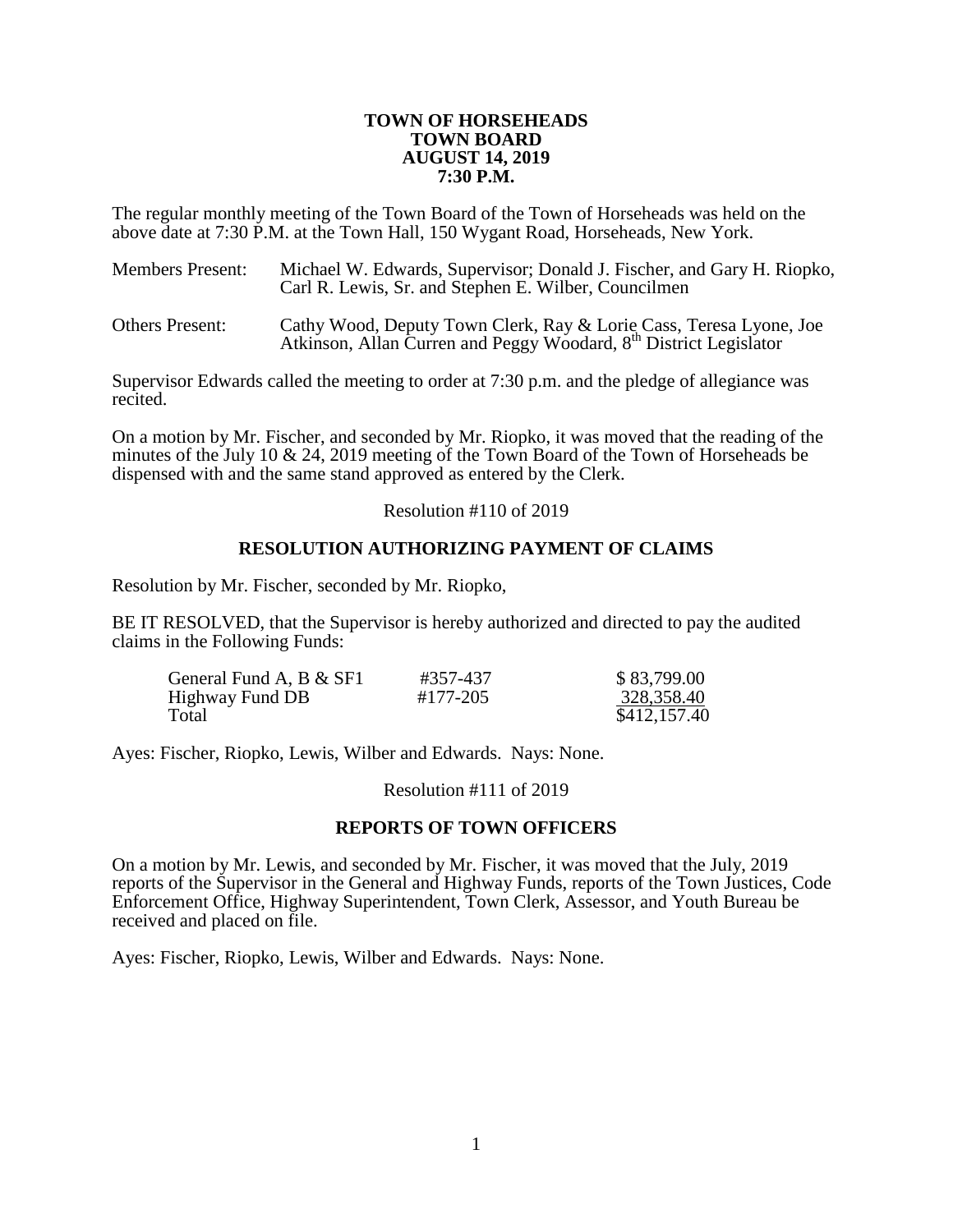Correspondence:

- Charter Communication upcoming changes (07/19/2019).
- Horseheads Historical Society Letter nominating Historian  $(07/23/2019)$ .
- Resignation of Bill Dominikoski Planning Board Chairman (07/24/2019).
- Breesport Baptist Church  $9/8/2019$  "Intersect Sunday" letter (07/15/2019).

On a motion by Mr. Lewis and seconded by Mr. Fischer, it was moved that the correspondence be received and placed on file.

Ayes: Fischer, Riopko, Lewis, Wilber and Edwards. Nays: None.

During the audience participation portion of the meeting, Peg Woodard, 8<sup>th</sup> District Legislator came forward and wanted to recognize Marty Vanderhoff, Highway Superintendent on the great job he and his staff were doing with the road maintenance in the Elmira Heights district.

The discussion and possible action regarding dedication of the drainage basin located at Gardner Road and St. Andrews Drive was tabled at this time.

The discussion on the Cable Franchise Agreement renewal with Charter Communications was tabled to the September 11, 2019 Town Board meeting.

# Resolution #112 of 2019

# **RESOLUTION AUTHORIZING TEAMSTERS CONTRACT**

Changed method of accruing vacation, 3% minor things – after board approves

# Resolution #1133 of 2019

#### **RESOLUTION APPOINTING HEATHER HAWKES PLANNING BOARD CHAIRPERSON**

Resolution by, Mr. Fischer, seconded by Mr. Riopko

BE IT RESOVLED, that Heather Hawkes be hereby reappointed as Planning Board Member for the Town of Horseheads to fill the unexpired term until December 31, 2022.

Ayes: Fischer, Riopko, Lewis, Wilber and Edwards. Nays: None.

Resolution #114 of 2019

# **RESOLUTION APPOINING BENJAMIN H. ERWAY TOWN HISTORIAN**

Resolution by Mr. Riopko, seconded by Mr. Fischer

BE IT RESOLVED, that Benjamin H. Erway be hereby reappointed as Town Historian to fill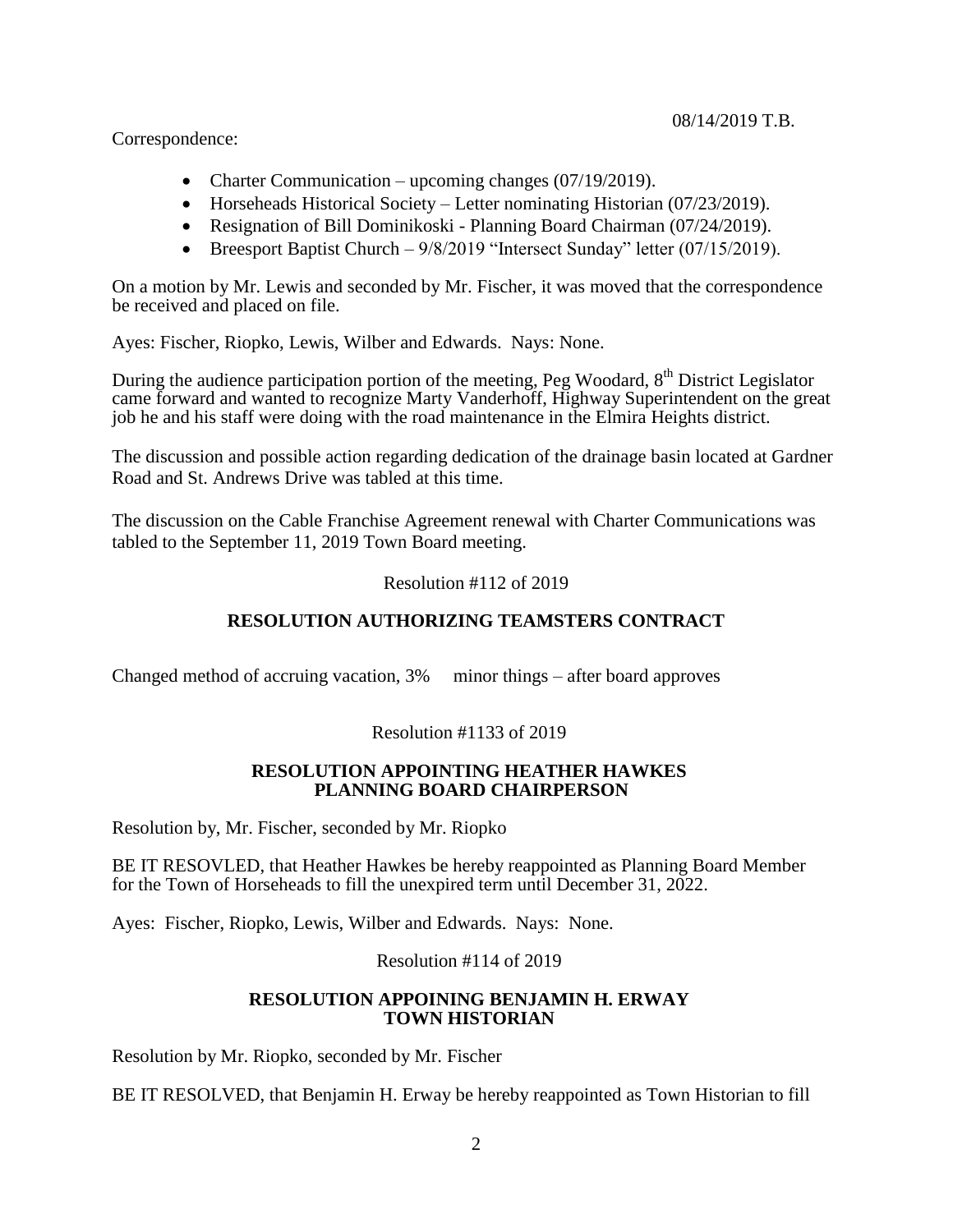the unexpired term to expire on December 31, 2019.

Ayes: Fischer, Riopko, Lewis, Wilber and Edwards. Nays: None.

08/14/2019 T.B.

Resolution #115 of 2019

#### **RESOLUTION PROVISIONALLY APPOINTING TYLER BLISS – CODE ENFORCEMENT OFFICER**

Resolution by Mr. Riopko, seconded by Mr. Fischer

BE IT RESOLVED, that Tyler Bliss be hereby appointed provisionally as Code Enforcement Officer until successfully passing the Civil Service Test.

Ayes: Fischer, Riopko, Lewis, Wilber and Edwards. Nays: None.

Resolution #116 of 2019

# **RESOLUTION REGARDING RECEIPT OF 2018 FINANICAL STATEMENTS FOR THE TOWN OF HORSEHEADS AND TOWN JUSTICE FUNDS**

Resolution by Mr. Riopko, seconded by Mr. Wilber

BE IT RESOLVED, that the 2018 financial statements for the Town of Horseheads and Town Justice Funds are hereby received and placed on file.

Ayes: Fischer, Riopko, Lewis, Wilber and Edwards. Nays: None.

Resolution #117 of 2019

#### **RESOLUTON TO SET PUBLICH HEARING FOR CONSIDERATION OF REZONING 36, 40 AND 54 LEVEL ACRES DRIVE TO PLANNED UNIT DEVELOPMENT**

Resolution by Mr. Fischer, seconded by Mr. Wilber

BE IT RESOLVED, that the Town Board of the Town of Horseheads hereby sets a Public Hearing to be held on September 11, 2019 at 7:30 P.M. to considering rezoning 36 (tax map # 49.02-5-2), 40 (tax map # 49.02-5-3) and 54 (tax map # 49.02-5-7) Level Acres Drive to P.U.D.

Ayes: Fischer, Riopko, Lewis, Wilber and Edwards. Nays: None.

Resolution #118 of 2019

#### **RESOLUTON TO SET PUBLICH HEARING TO AMEND §204-73.G "SIGNAGE" TO THE CODE OF THE TOWN OF HORSEHEADS ADDING NEW §5 "OFF PREMISES ADVERTISING SIGNS"**

Resolution by Mr. Fischer, seconded by Mr. Wilber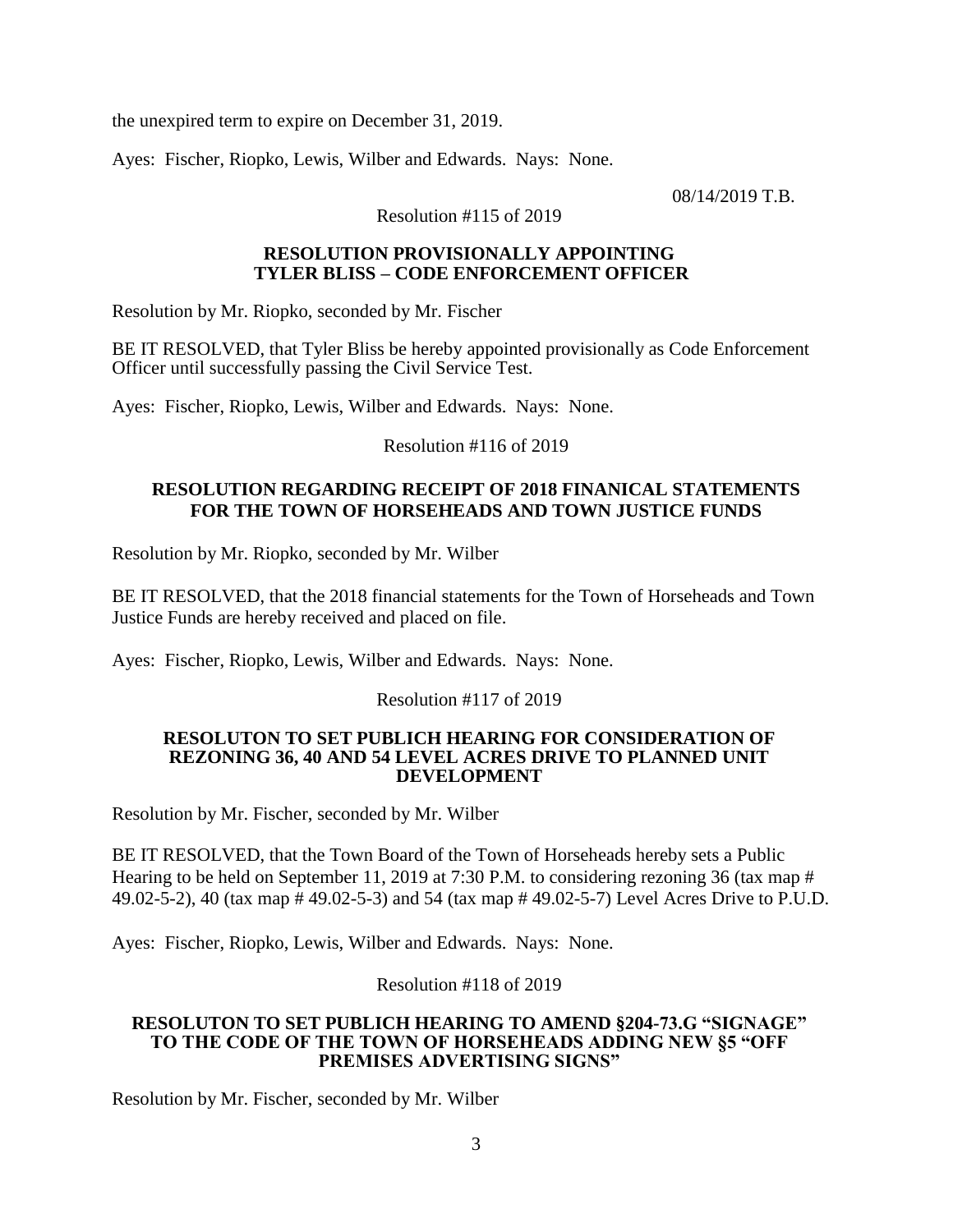BE IT RESOLVED, that the Town Board of the Town of Horseheads hereby sets a Public Hearing to be held on September 11, 2019 at 7:30 P.M. to consider amending the Code of the Town of Horseheads §204-73.G "Signage" and adding new §5 "Off Premises Advertising Signs".

Ayes: Fischer, Riopko, Lewis, Wilber and Edwards. Nays: None.

Resolution #119 of 2019

# **RESOLUTON TO SET PUBLICH HEARING TO REPEAL §204-101 (I) AND ADD COMMUNICATIONS TOWERS TO THE CODE OF THE TOWN OF HORSEHEADS**

Resolution by Mr. Fischer, seconded by Mr. Wilber

BE IT RESOLVED, that the Town Board of the Town of Horseheads hereby sets a Public Hearing to be held on September 11, 2019 at 7:30 P.M. to consider amending the Code of the Town of Horseheads §204-73.G "Signage" and adding new §5 "Off Premises Advertising Signs".

Ayes: Fischer, Riopko, Lewis, Wilber and Edwards. Nays: None.

The discussion on the Elmira Heights Code Enforcement Contract was carried to the September 11, 2019 meeting.

# Resolution #120 of 2019

# **RESOLUTION AUTHORIZING TRANSFER OF FUNDS**

Resolution by Mr. Riopko, seconded by Mr. Lewis

BE IT RESOLVED, that the Town Board hereby authorizes the bookkeeper to transfer the following funds as requested:

| A1410.2     | Town Clerk - Equipment    |              | \$<br>168.27 |
|-------------|---------------------------|--------------|--------------|
| A1410.407   | Town Clerk – Misc.        | 168.27       |              |
| B3310.4     | <b>Traffic Control</b>    |              | 1,067.00     |
| <b>B599</b> | Appropriated Fund Balance | 1,067.00     |              |
| DB5112.437  | Oil & Stone               |              | \$237,093.71 |
| DB9785.7    | Appropriated Fund Balance | \$237,093.71 |              |
| DB9789.6    | Lease Purchase Principal  |              | \$10,629.23  |
| DB5130.2    | Machinery - Equipment     | \$10,629.23  |              |
| Total       |                           | \$248,958.21 | \$248,958.21 |
|             |                           |              |              |

Ayes: Fischer, Riopko, Lewis, Wilber and Edwards. Nays: None.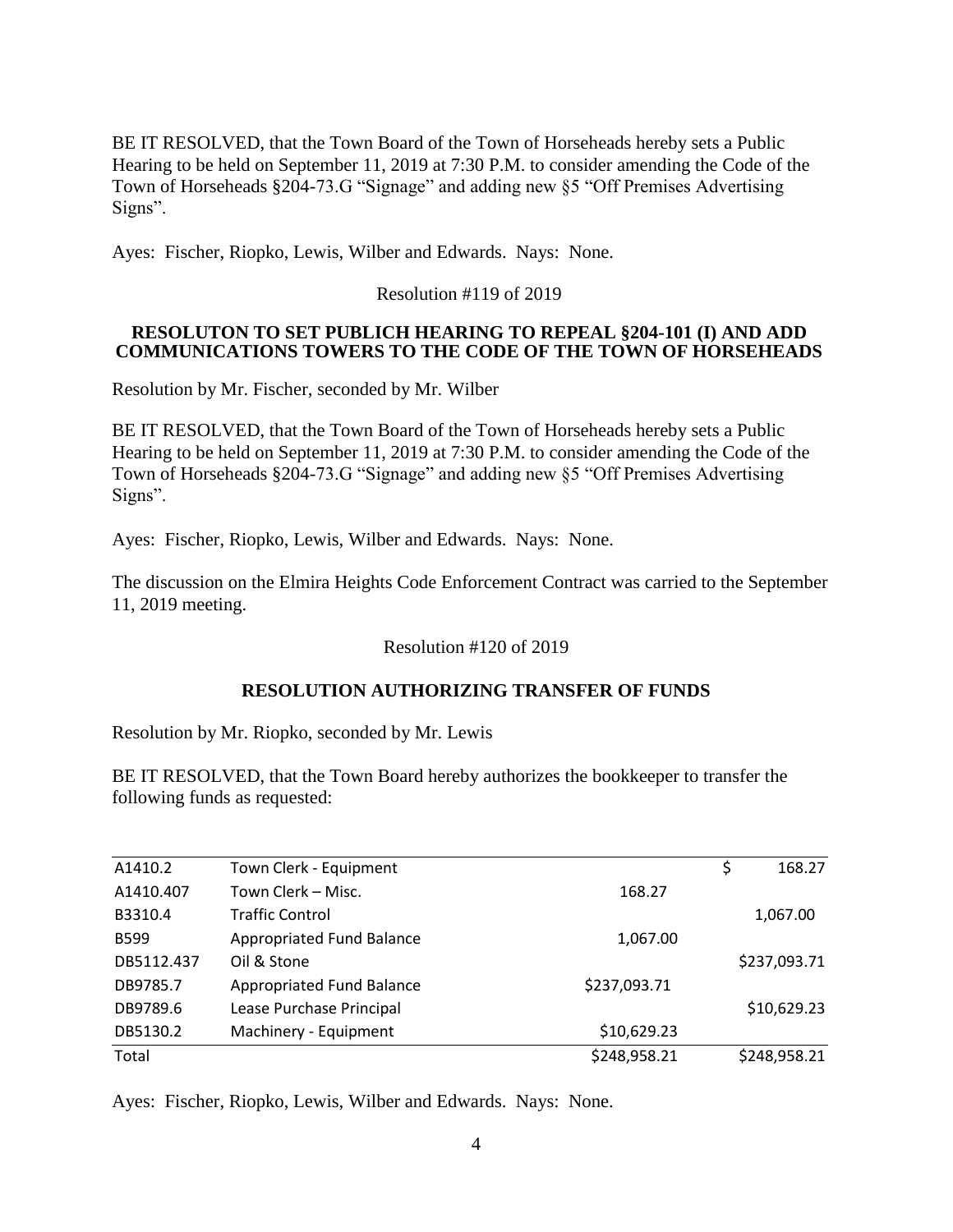#### Resolution #121 of 2019

# **RESOLUTION REGARDING HEALTH CARE CONSORTIUM**

#### **RESOLUTION NO. 105 of 2019 - APPLICATION TO JOIN THE GREATER TOMPKINS COUNTY MUNICIPAL HEALTH INSURANCE CONSORTIUM**

WHEREAS, the (Municipal Corporation) has performed due diligence for the responsibility it accepts with membership in the Greater Tompkins County Municipal Health Insurance Consortium (GTCMHIC),

NOW THEREFORE BE IT RESOLVED, that the (Municipal Corporation) Board hereby directs its officers and appointees to take the following Consortium membership applicant steps:

- 1. Submit by September  $1<sup>st</sup>$ , this municipality board resolution authorizing application for membership along with the GTCMHIC "New Group Member Application" completed which states the GTCMHIC Health Benefit Insurance Plan or Plans the Municipal Corporation's employees and retirees will be participating in upon the effective date of participation in the GTCMHIC.
- 2. As soon as practicable, but no later than September  $1<sup>st</sup>$ , submit the Municipal Corporation's two most recent years of State Comptroller AUD reports.
- 3. As soon as practicable, but no later than September  $1<sup>st</sup>$ , submit the Municipal Corporation's most recent monthly premium billing statements from all health insurance carriers providing benefits to all active employees and retirees.

Said premium billing statements should include the name of the Municipal Corporation and the month for the which the billing is related. In addition, said premium bills must include the number of contracts (employee, employee + spouse, employee + child (children), and family) and the monthly premium rate for each plan of benefit.

- 4. Sign the Municipal Cooperative Agreement of the GTCMHIC upon notification that the GTCMHIC Board of Directors has approved the Municipal Corporation's application to become a Participant in the GTCMHIC by October  $15<sup>th</sup>$ .
- 5. Confirm by October  $25<sup>th</sup>$ , with the Medical Claims Administrator, Excellus, the names of all employees. retirees, and dependents to be covered in which Consortium's Health Insurance Plans. (Note: a list of those enrolled will be sent to the Municipal Corporation by the Medical Claims Administrator by no later than November  $15<sup>th</sup>$  for verification purposes.)
- 6. By November  $1<sup>st</sup>$ , notify the GTCMHIC of the name and contact information for the person within your organization for benefit administration; and who will attend a new member orientation between November 15 and December 15.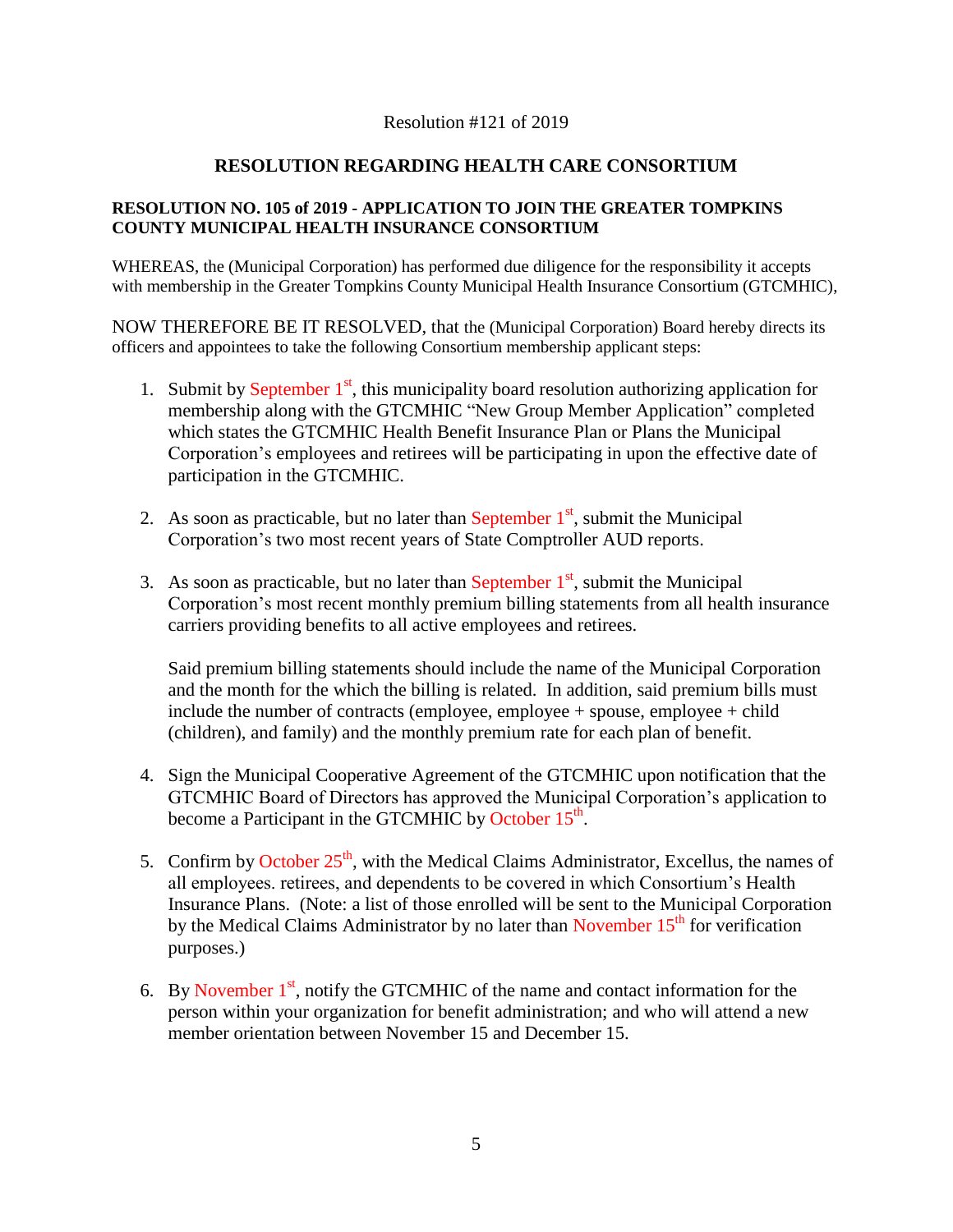- 7. By November  $1<sup>st</sup>$ , notify the GTCMHIC of the Municipal Corporation's commitment to utilize the GTCMHIC's on-line enrollment process or to authorize the GTCMHIC to provide, for the Municipal Corporation's employees and retirees, this function.
- 8. Submit payment by November  $1<sup>st</sup>$  to the Consortium of the Municipal Corporation's proportionate share of the Surplus Account Reserve (5% of annualized premium) as determined by the GTCMHIC and as required by Article 47 of the New York State Insurance Law and the GTCMHIC's Municipal Cooperative Agreement. (Note: Provided the Municipal Corporation applying for Membership in the GTCMHIC completes all the requirements set forth in this Resolution by the due dates indicated; the Surplus Account Reserve payment defined above will be credited against the Municipal Corporation's January premium invoice from the Consortium which is due by December 31<sup>st</sup>. All Municipal Corporations applying for Membership in the GTCMHIC are hereby advised that missing any of these steps by the due date indicated will result in the Municipal Corporation not being accepted into the Consortium for the upcoming year and will result in the forfeiture of the Municipal Corporation's Surplus Account Reserve payment.)
- 9. By November  $1<sup>st</sup>$ , submit a municipal resolution appointing the Director and Alternate to the Consortium.
- 10. By November  $30<sup>th</sup>$ , take the necessary steps to comply with the GTCMHIC's dependent verification process.
- 11. Within 3 years of the date of the Town joining the Consortium, all *active employees* not enrolled in Consortium benefit plan options will be enrolled in a Consortium plan or otherwise seek Board Approval as required by Section A.3

Ayes: Fischer, Riopko, Lewis, Wilber and Edwards. Nays: None.

At this portion of the meeting a motion was made by Mr. Fischer, and seconded by Mr. Lewis to add the following to the Agenda:

Ayes: Fischer, Riopko, Lewis, Wilber and Edwards. Nays: None.

# Resolution # 122 of 2019

# **SECURITY CAMERA PURCHASE PLUS INSTALLATION, INTEGRATION AND CONFIGURATION APPROVED**

Resolution by Mr. Fischer, seconded by Mr. Riopko

WHEREAS there is a need for a surveillance system on Town property necessary for security purposes, and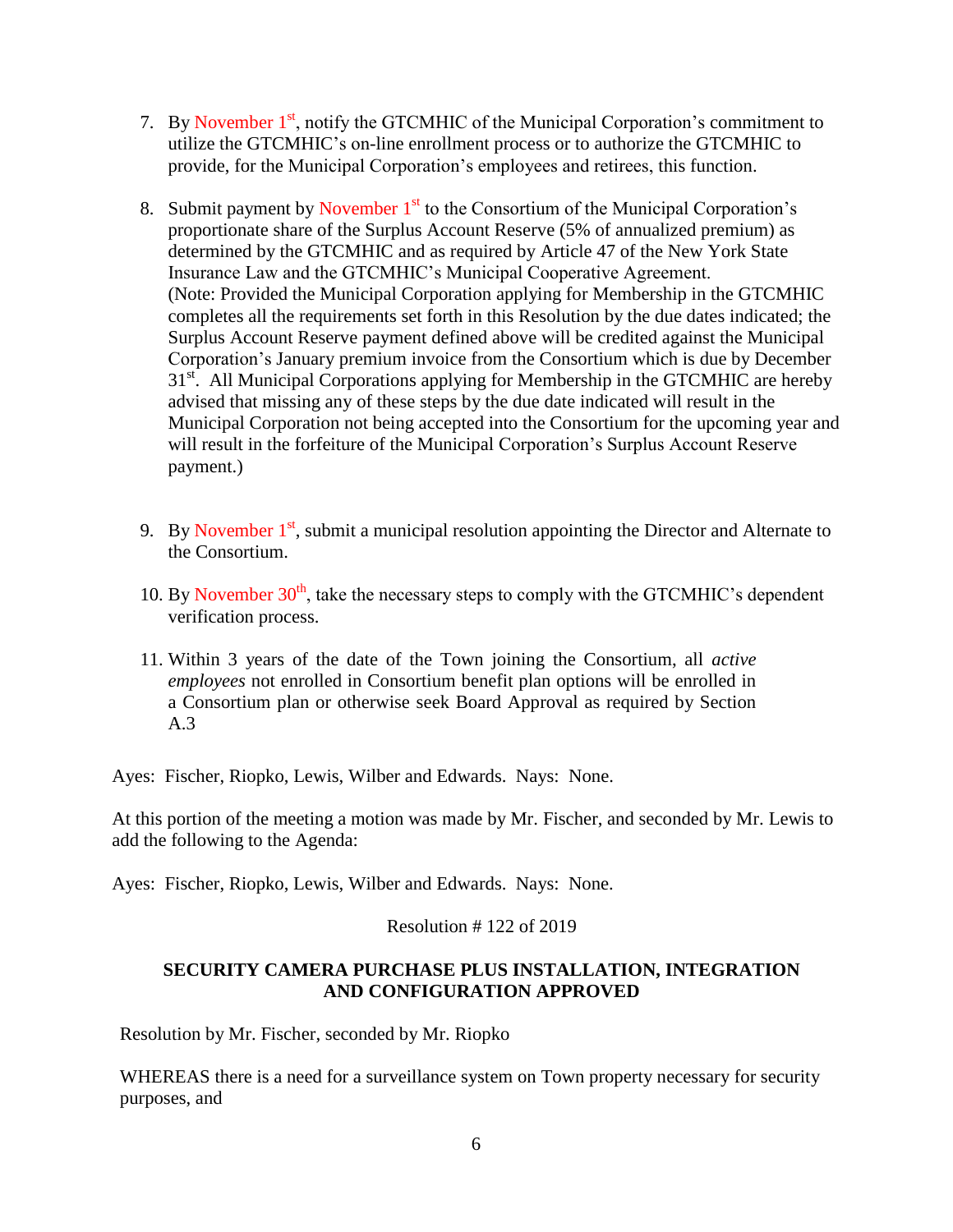WHEREAS the quote from Techline Protection, Inc. for this phase of installation is for \$11,986.99, and

WHEREAS the camera project was planned and budgeted for 2018, and

WHEREAS the new cameras will be placed in Town Hall, the Highway Department, Recreation Complex and strategic exterior locations, and

BE IT THEREFORE RESOLVED the Town Board authorizes this camera phase to be done for a cost not to exceed \$11,986.99.

Ayes: Fischer, Riopko, Lewis, Wilber and Edwards. Nays: None.

Resolution #123 of 2019

#### **RESOLUTION ESTABLISHING POSITION AND RATE OF PAY AT THE TOWN OF HORSEHEADS HIGHWAY DEPARTMENT**

Resolution by Mr. Fischer, seconded by Mr. Riopko

BE IT RESOLVED, that pursuant to Town Law, the rate of pay for the employee of the Town Highway Department be and the same are hereby fixed as follows:

| <b>NAME</b>     | TITLE                 | <b>RATE OF PAY</b> |
|-----------------|-----------------------|--------------------|
| Matthew Mowchan | Equipment Operator #2 | \$15.36/hour       |

Ayes: Fischer, Riopko, Lewis, Wilber and Edwards. Nays: None.

#### Resolution #135 of 2016

# **RESOLUTION AMENDING TOWN OF HORSEHEADS HIGHWAY INVENTORY**

Resolution by Mr. Lewis, seconded by Mr. Fischer

The Town Board (hereinafter "Town Board") of the Town of Horseheads (hereinafter "Town"), duly convened in regular session at Town Hall, does hereby resolve as follows:

WHEREAS, New York State created and funded the Consolidated Local Street and Highway Improvement Program (CHIPS), and

WHEREAS, CHIPS provides State funds to municipalities to support the construction and repair of highways, bridges, highway-railroad crossings, and other facilities that are not on the State highway system, and